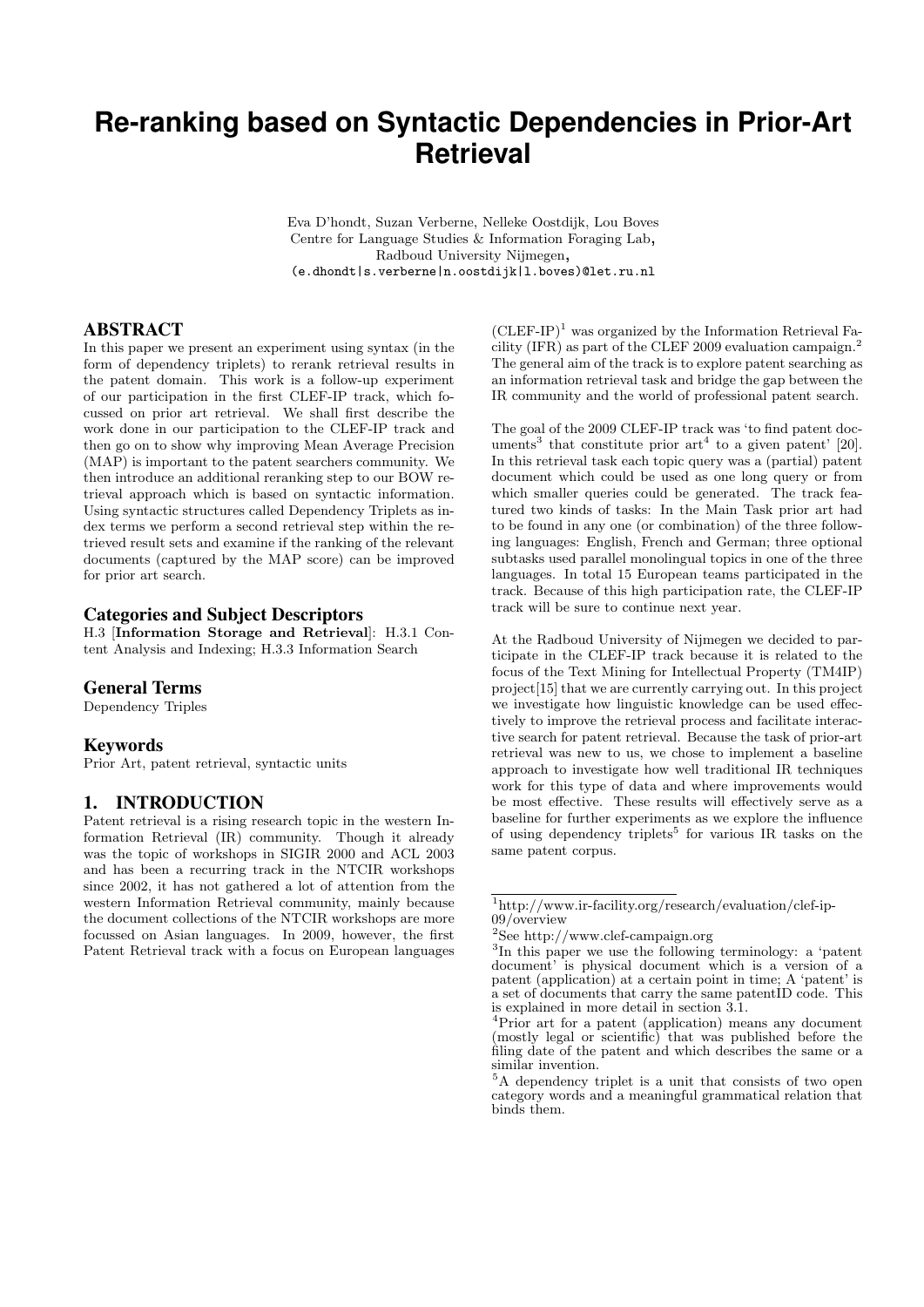In the CLEF-IP task we used a standard retrieval approach based on keyword matching, using the Lemur retrieval engine and the TF-IDF ranking algorithm. This baseline run achieved moderate results compared to the other participants (Recall@100= 0.22 and MAP=0.054). Overall, the results of all participants were rather low, compared to retrieval results in other tasks: Recall@100 ranged from 0.58 to 0.02 and Mean Average Precision (MAP)<sup>6</sup> from 0.11 to 0.00 (with one outlier: the run submitted by the Humboldt University which achieved 0.27). These general results will be further discussed in section 2.4.

The MAP score and the Recall score are the two most important measures for patent retrieval [3]. Recall must be very high, because for patent searchers it is extremely important to find ALL relevant documents. The financial repercussions of an incomplete prior art search can be severe, even if the patent has already been granted. But while recall is important, it is also clear that patent searchers cannot afford to process large result sets comprising thousands of patents that have to be browsed through completely: Patent retrieval is a highly interactive search task where the information need is constantly modified throughout the search. Finding a particularly relevant document at an early stage of the search will enhance the effectiveness of the remainder of the search task. (For example, by adding new keywords, IPC<sup>7</sup> codes, etc. gained from this document to the query.) Therefore, improving the ranking of the relevant documents in the result set is important to the patent searcher.

There is evidence in the IR literature (see section 2.1) that using dependency relations to rerank a small, already retrieved set of documents can be very successful for ad-hoc document retrieval and QA. The dependency model used in the TM4IP project differs from most other dependency models in that it is developed for IR purposes and is therefore linguistically less detailed than other models. In the project we are currently developing the AEGIR parser, a rule-based dependency parser which is geared towards the specifics of the language used in patents and which is more robust than other general-language parsers. This parser generates dependency triplets from the input text, which are then -in turn- used as index terms in the interactive retrieval system (also under development).

In this paper we focus on improving MAP of the result list, produced in the CLEF-IP experiment, by adding an extra step. To this end we perform an additional reranking operation on the result set using syntactic information in the form of dependency triplets $\mathrm{8}$ 

# 2. BACKGROUND

## 2.1 Syntax-based retrieval

In Information Retrieval the bag-of-words approach (BOW) is the approach most frequently used for all types of IR tasks. It is attractive to researchers because it makes the model simple, easily manageable and comprehensible. However, a recurring criticism on the BOW approach is the fact that by splitting the text up into single terms, the model does not take into account the immediate context of the terms and subsequent relations between terms. For example, a simple BOW-based retrieval system cannot differentiate between the following two queries: bank terminology and terminology bank [29]

In the last two decades, several approaches have been developed that use larger retrieval units, namely phrases. Phrases can be defined by their statistical properties or syntactic characteristics or a combination of two. The most successful statistical approaches are proximity-based phrase indexing [10], the n-gram retrieval model<sup>9</sup> [24] and the term dependency modelling approach [11], [18]. These approaches focus on taking context into account and are able to capture some (dependency) relations between terms on the basis of their collocation frequencies. However, they typically fail on long distance dependencies.

The more linguistically-motivated approaches, such as [23], [26], [2] have focussed on extracting syntactic units from the text using linguistic information. These phrases can either take the form of a head-modifier pair or a (partial) dependency tree. Several studies have investigated the effect of using syntactic versus statistical phrases as index terms:  $[10],[16], [13], [1]$  found that there is only a small improvement when syntactic relations are taken into account in the retrieval process. Syntactic phrases have been found to be useful, however, for improving the ranking of the results found by a BOW approach, at least for ad-hoc search [4] and QA [8],[28]. [6] reports that the longer the queries, the more useful NLP techniques like extracting dependency pairs can become, though he adds that (at least for ad hoc search) the benefit is limited.

[25] argues that one of the reasons for the disappointing results in dependency-based retrieval could be the fact that the earlier systems did not take the variability of the structure of the syntactic phrase into account: In a noun phrase like World Bank criticism a syntactic phrase that contains a compound like 'World Bank' is a much more important retrieval unit than Bank criticism and should be given more weight as an index term. [19] remarks that part of the discouraging effect of phrases in text retrieval stems from the fact that they must be normalized to a standard form (in order to rise above syntactic and lexical variation). Such transformations are complex and prone to errors. The removal of function words (e.g. prepositions, determiners, .. ) plays an important role in this normalisation process [10].

# 2.2 Syntax in Patent Retrieval

The majority of the search engines used by the patent search community today are keyword-based, using a general-purpose text search engine. Academic research on patent retrieval has mainly been focussed on the relative weighing of the index terms [17] and on exploiting the patent document structure to boost retrieval [17]. There is a lot of attention for query reformulation at the moment, as could be seen in the

 $\sqrt[6]{MAP}$  is a measure of how high the relevant documents appear in the result list, measured over all queries.

<sup>7</sup>The International Patent Classification, used by all major patent offices.

<sup>8</sup> In our approach to dependency triplets we consider them as single index units, not as relationships between two separate index terms.

<sup>9</sup>For an overview of related articles and patents, see http://www.cs.umbc.edu/ngram/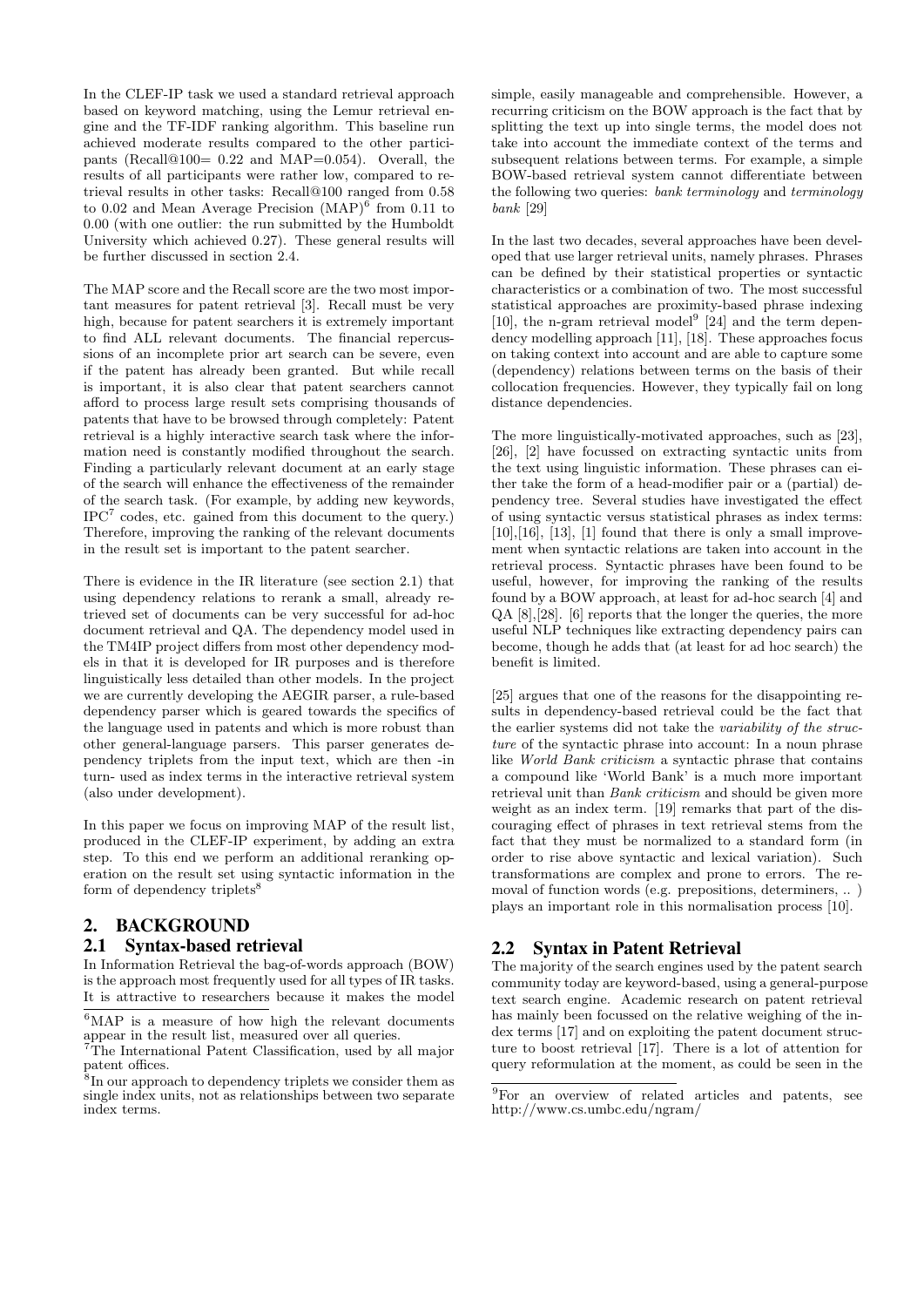CLEF-IP track where 5 out of 14 teams actively explored different query term selection and query reformulation strategies. For an overview of the state of the art in academic and commercial systems, see [5].

There are not many approaches in the patent domain that use syntactic phrases or structures comparable to our approach which we will explain in section 2.3. Systems like [9] and [7] perform a combination of syntactic and semantic analysis on the documents and use the results to generate concept units. The only purely syntactic approach is [21], who uses deep linguistic analysis in the form of predicateargument analysis (implying semantic role labelling) to improve readability of the claims section. Her system is the first step in a suggested patent summarization method.

# 2.3 The CLEF-IP track

In answer to a growing demand from the patent searcher community for reliable and improved patent search engines the first CLEF-IP track was organised by the IRF. As was explained in section 1, it aims to bring the IR community and the world of professional patent search closer together to create new and innovative retrieval systems. The first track can be considered a major success as it received a lot of interest from the IR community and –in turn– presented the IR community with a patent corpus of significant size within an integrated and single IR evaluation collection. The results of the participating groups in the patent track yielded some interesting insights into the particulars of patent retrieval: as mentioned above the overall precision and recall results in this task were quite low (average Precision $@100=0.02$ , average Recall@100=0.38, average MAP = 0.07, except for one outlier) compared to the results in other retrieval tracks.

There are a number of reasons for these low scores: First of all, some of the documents were 'unfindable': 17% of the patent documents in the collection contained so little information, e.g. only the title which is poorly informative for patent retrieval [27], that they could not be retrieved. Secondly, the relevance assessments were based on search reports and the citations in the original patent only. This means that they were conceptually-based and not text-based and may therefore have been too limited $10$ . Finally, in order to perform retrieval on the patent level, instead of the document level, some of the participating groups created 'virtual patents': for each field in the patent the most recent information was selected from one of the documents with that patentID. These fields were glued together to form one whole 'virtual' patent. It is, however, not necessarily true that the most recent fields are the most informative [27]. This selection operation may have resulted in a loss of information. However, even without these impediments, it is clear that patent retrieval is a difficult task for standard retrieval methods.

# 2.4 The TM4IP project

At the Radboud University Nijmegen, we are currently involved in the Text Mining for Intellectual Property (TM4IP) project[15], which is directed at developing an approach to interactive patent search using syntactic structures in the

form of dependency triplets as search terms and for computing the relevance ranking. While the idea of using (partial) syntactic phrases as index terms is not new (see section 2.1), the dependency model used in TM4IP differs from previous attempts in that it is based on the notion of aboutness to suit retrieval purposes. Aboutness is a difficult concept to define and has many different interpretations in the literature. In IR it is defined as follows: the user of a retrieval system expects the system, in response to a query, to supply a list of documents which are about that query. Practical retrieval systems using single words as terms are based on an extremely simpleminded notion of aboutness. For our system, the concept of aboutness implies that we do not allow any words in the dependency triplets that have no classificatory value as keywords (by themselves) [15].

In this project a rule-based dependency parser has been constructed that is now being tuned to deal with English technical texts. In the near future, this parser will also incorporate frequency information on words and on triplets and will thus become a hybrid parser. This parser generates dependency triplets (structured units, containing word forms and dependency relations) from the input text, which are then –in turn– used as index terms in the retrieval system. The aim of the project is to successfully use linguistic knowledge (in the form of dependency triplets) to improve the retrieval process and facilitate interactive search for patent retrieval. We have already achieved good results using the dependency triplets as basic units for the classifier for patent documents that is also a part of our system [14]. Using dependency triplets as classification terms, we reached a high accuracy in the (pre)classification of patent applications in their correct IPC classes.

The full dependency triplet-based patent search system is still under development. Therefore, in this paper we investigate the effect of using dependency triplets for improving the relevance ranking of documents that have been retrieved by some conventional search engine. Literature shows that re-ranking with dependency triplets can be successful (see section 2.1).

## 3. METHODOLOGY

## 3.1 Data

The CLEF-IP corpus consists of European Patent Office (EPO) documents that have been published between 1985 and 2000, covering English, French, and German patents. In total, the corpus contains 1,958,955 patent-documents pertaining to 1,022,388 patents (75GB) as one patent can consist of multiple XML files: A patent can consist of several documents that were produced at different stages of a patent realization.<sup>11</sup> For example, a so-called A2 document (the patent application in its barest form, submitted at the beginning of the patent application process) can contain only a title and perhaps an abstract, while a B1 document (a granted patent, usually finished three years after the initial application) will contain a title, abstract, claims and description section.

The heterogenity of the corpus has certain implications for

 $^{10}$ http://www.clef-campaign.org/2009/working\_notes/CLEF-2009WNContents.html

<sup>&</sup>lt;sup>11</sup>For an overview of the patent kind codes used in the corpus, see http://www.delphion.com/help/kindcodes under EPO.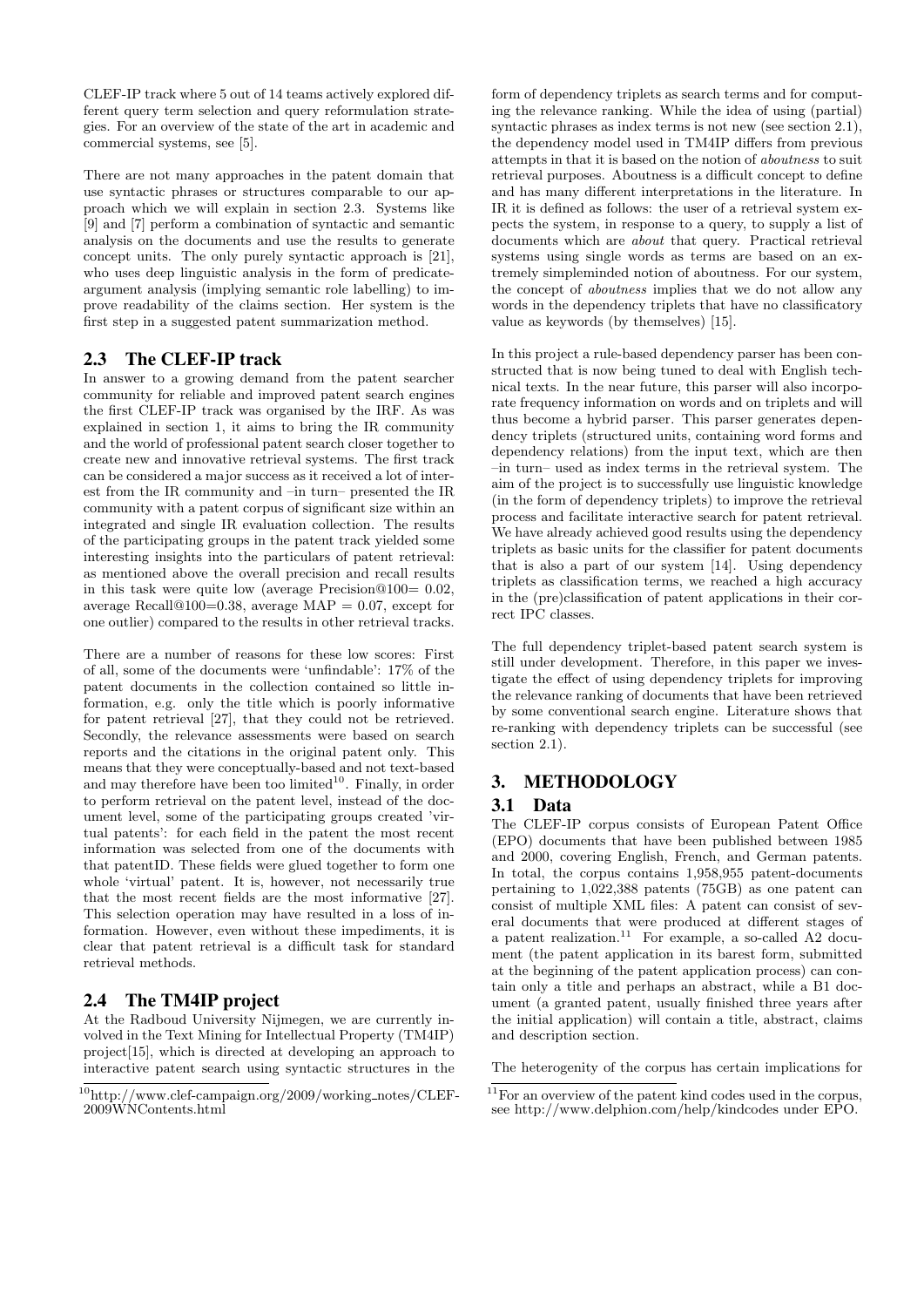the search process: While it seems preferable to search only in the B1 documents, this would exclude a large number of documents from the search that could be relevant while searching for prior art: some patents only consist of an A2 document.

In the CLEF-IP 2009 track the participating teams were provided with 4 different sets of topics (S,M,L,XL). We opted to do runs on the smallest set (the S data set) for both the Main and the English task. This set contained 500 topics. Because the information in these topics was different for both tasks<sup>12</sup> we focussed on the data that was available in all the topics: the English claims sections. As only 70% of the CLEF-IP corpus contained English claims, this means that a substantial part of the corpus could not be retrieved.<sup>13</sup> By reducing the patent documents to the claims sections only, we gained consistency (all the documents to be retrieved have the same style of writing and are not empty). Even so, improving consistency in the way we did comes with a price. We might have thrown away that part of the document containing the relevant information. In the patent retrieval literature, however, there is evidence [12],[22] that the claims section is the more informative part of the patent document. Nonetheless, we may wonder if –for the reranking experiment– limiting our document set to claims text only will not have an adverse effect on the generation of the index terms (dependency triplets): It might be that this will put an additional strain on the parser, as the language in claims is notoriously difficult to read and highly complex, therefore quite difficult to parse correctly.

# 3.2 Baseline approach

#### *3.2.1 Queries*

After removing punctuation and stopwords we took all remaining words in the claims section together as one long query (weighted in retrieval with TF-IDF). No stemming was conducted.

#### *3.2.2 Indexing and Retrieval using Lemur*

We extracted the claims sections from all English patent documents in the corpus and removed all XML markup from the texts by means of a preprocessing script. Since there may be multiple documents that carry the same patent-ID, we concatenated the claims sections pertaining to one patent ID into one document in the index file. We saved all patent claims in the Lemur index format with the patent IDs as DOCIDs. They were then indexed using the BuildIndex function of Lemur with the indri IndexType and a stop word list for general English. The batch retrieval was then performed using TF-IDF.

## 3.3 Reranking experiment

## *3.3.1 Data selection*

In the baseline experiment we retrieved 100 results for each of the 500 topics but because some documents were attributed to multiple topics we only retrieved a total of 39,802 unique documents. In total the retrieved documents contained around 52 million words. The average sentence length in these document was 49 words and the longest sentence in the retrieved documents consisted of 451 words.

In the reranking experiment we took all 100 documents of the result set (per topic), parsed them (see 3.3.2), used Lemur to create a separate index containing all the triplets of the retrieved documents per topic and performed a second retrieval on these indices. On average, the result sets contained around 85,000 words each.

We chose this set-up to compare the impact of dependency triplets in the ranking of the documents. For each topic, the exact same hundred documents are available in the index that were found (for that topic) in the baseline experiment. Consequently, the same (number of) relevant documents will be found in the second retrieval step. Therefore, recall and precision will remain the same in the second experiment and only the ranking of the (relevant) documents (measured in MAP) can be subject to change.

#### *3.3.2 Pre-processing*

We parsed the topics and the 39,802 retrieved documents of the CLEF-IP corpus using the AEGIR parser (version 1.1). The grammar from which the parser was generated comprises some 200 rules. The dependency model used by the parser has the following format:  $[term<sub>1</sub>,$  relator, term2]. The sentence 'The system consists of four separate modules' will be turned into the following triplets: [system,SUBJ,consists], [consists,PREPof,modules], [modules,ATTR,separate], [modules,QUANT,four]. Our dependency model is based on the notion of aboutness: with a few exceptions only open category members are allowed as head or modifier. In the example given above, the determiner 'the' is not allowed into the triplets. We used a small set of relators which mirror basic semantic relations :

- SUBJ(ect):
	- 'The method describes'
		- [method, SUBJ, describes];
	- '(Object) claimed by Microsoft'
		- [Microsoft,SUBJ,claimed];
- OBJ(ect) :
	- $-$  '(I) killed the man'
		- [killed, OBJ, man] ;
	- 'The air is compressed (by subject)' [compressed.OBJ.air] :
- ATTR(ibutive):
	- 'the smaller wheel' [wheel, ATTR, smaller];
- PRED(icate):
	- 'the element is uranium'

 $\sqrt[12]{12}$ Some of the topics for the Main Task contained the abstract content as well as the full information of the granted patent except for citation information, while the topic patents for the English Task only contained the title and claims elements of the granted patent [3].

<sup>&</sup>lt;sup>13</sup>Of the 30% percent that could not be retrieved by our system, 7% were documents that only had claims in German or French but not in English, 6% only contained a title and abstract, usually in English and 17% only contained a title.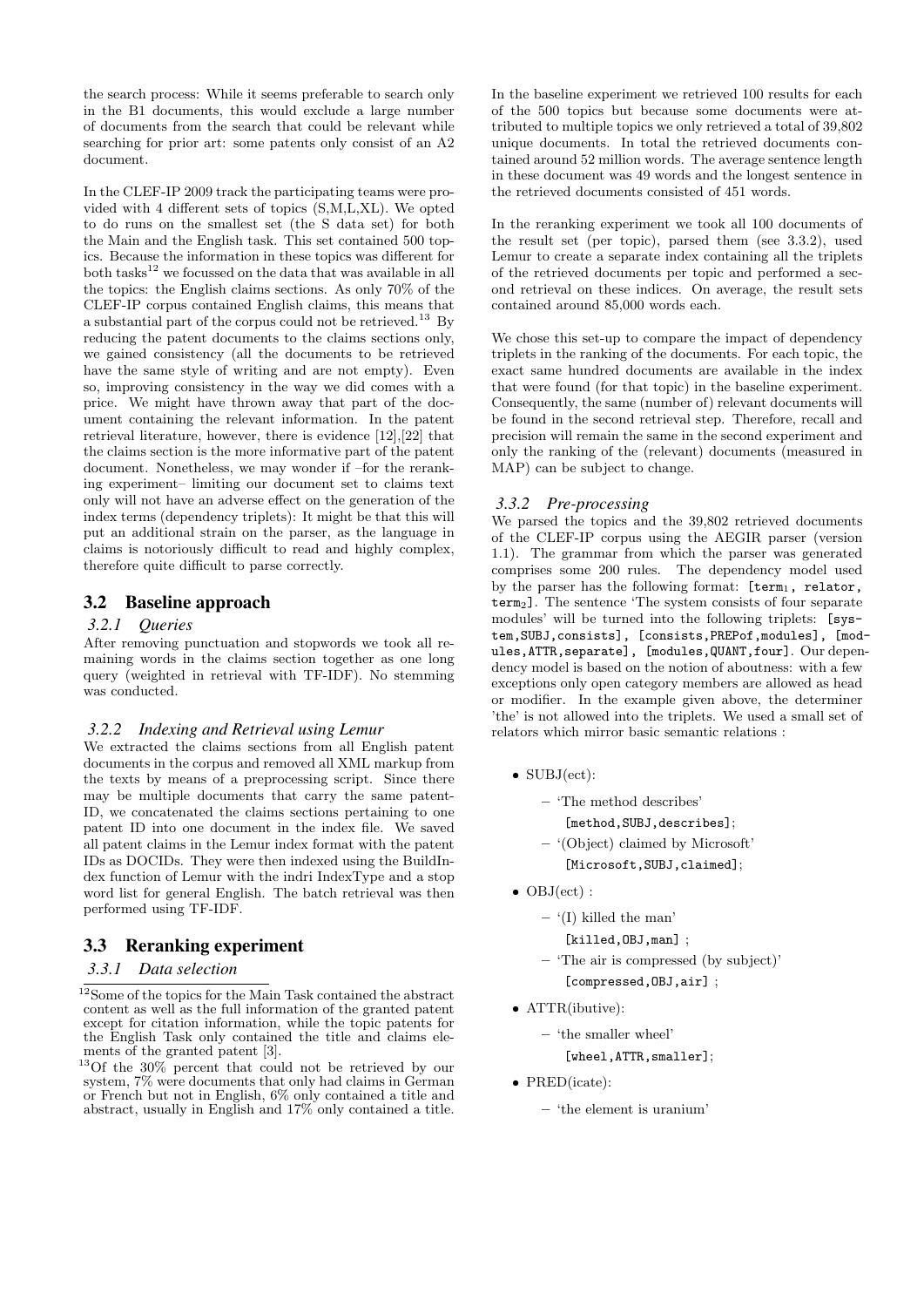```
[element, PRED, uranium];
```
• MOD(ifier):

```
– 'very green'
```
[green, MOD, very];

- QUANT(ifier):
	- 'four wheels'
		- [wheels, QUANT, four];
- ... .

We did not apply any lemmatisation (or stemming) to the words in the triplets.

To limit the time needed to parse all 39,802 documents, we decided to introduce a maximal time limit for the parser (1800 seconds per parse). With this procedure two topic documents failed to parse, as well as a very small fraction of documents returned in the retrieval process (0.0025%). Though this may not seem much, it does mean that every time the parser failed, absolutely no triplets were generated for that portion of the text, which makes it invisible for the retrieval system in the reranking experiment. Numerically, however, these missing triplets are only a fraction of the corpus of some 32 million triplets that were generated. In total, it took a week to parse the topics and the documents in the result sets on a cluster of single core PCs, most of which had no more than 1 Gbyte of internal memory.

## *3.3.3 Query and indexing*

Triplets from both the topic and result set documents were transformed into a single string using a perl script. For example, [fact,ATTR,well-known] and [system,SUBJ,performs] were transformed into factattrwell\_known and systemsubjperforms, respectively. These strings then served as index and query terms for direct matching ('Bag of Triplets' matching). We constructed 500 separate indices (one per topic) using the BuildIndex function of Lemur with the indri IndexType. Each index contained the strings of those documents that were retrieved for that topic in the baseline run. For each of the 500 topic queries, batch retrieval was then performed on its specific index using the TF-IDF ranking algorithm.

Since we performed a second retrieval step, we take the risk of not re-retrieving a portion of the documents retrieved with the BOW retrieval. On average, we retrieved 90.1% of the 100 documents per topic. We identified the missing documents using a python script that compared the baseline result list with the reranking result list and added these missing documents to the end of the reranking result list in the relative order in which they had been found in the baseline.

The  $498$  successful<sup>14</sup> individual retrieval result sets of the reranking experiment were compared with the results from the baseline experiment using a python script in order to calculate the Precision, Recall and MAP measures. We also calculated the rank of the first relevant document per query.

# 4. RESULTS

# 4.1 Baseline retrieval results

During the baseline experiment we retrieved a total of 645 relevant documents in the CLEF-IP corpus for the 500 topic documents. We achieved a score of 0.22 for recall and a MAP score of 0.054.

# 4.2 Reranking retrieval results

The reranking system performed significantly worse than the baseline system: The MAP score dropped from 0.054 for the baseline system to  $0.045$  for the reranking system. ( $p < 0.001$ ) according to the Wilcoxon Signed Ranks Test).

Of the 645 relevant documents that were retrieved in both experiments, 8 had the same ranking in the baseline as in the reranking result set (1.3%). In 537 cases, the relevant document had a higher ranking in the baseline approach (83.3%) and only in 100 cases did the reranking approach produce better rankings for the documents (15.5%). On average, the documents either dropped 40 ranks in the reranking result set or rose 18 ranks compared to the baseline rankings.

# 4.3 Parser evaluation

The outcome of the retrieval process is highly dependent on the quality and quantity of the generated triplets. We therefore evaluated the accuracy of our parser on a small test set of 14 sentences (656 words) taken randomly from the claims sections. To create this test set two of the authors independently created dependency triplets for different parts of the test set. There was an overlap of 5 sentences, each of around 40 words, which was used to calculate interannotator agreement for the test set. The inter-annotator agreement was 74%<sup>15</sup>, indicating substantial agreement on annotation. The language typically used in claims sections ('legalese') has – apart from other particularities – a lot of syntactic ambiguities and therefore it is not surprising that the biggest differences in manual annotations could be attributed to different interpretations of coordinations for the SUBJ relations and of PP attachments. The following sentence is an example of the first difficulty:

'The device claimed in claim 1 consists of .... [15 words] and uses 5 volt.'

As these dependencies can be stretched quite long (15 words in between), it is very difficult, even for a human, to see which word should be connected to the second verb. An example of the second problem can be seen in the following example:

'The mapper is adapted to divide a stream of bits from the encoder into at least a first period by the rightful application of ... ' .

This is a well-known problem for any parser, usually demonstrated with the famous 'I saw the man with the telescope' example, but because of its frequency it becomes even more

<sup>&</sup>lt;sup>14</sup>As mentioned above, two topic parses failed and therefore we could not compare the retrieval sets.

<sup>15</sup>The percentage of triplets that were identical and correct in both the annotation sets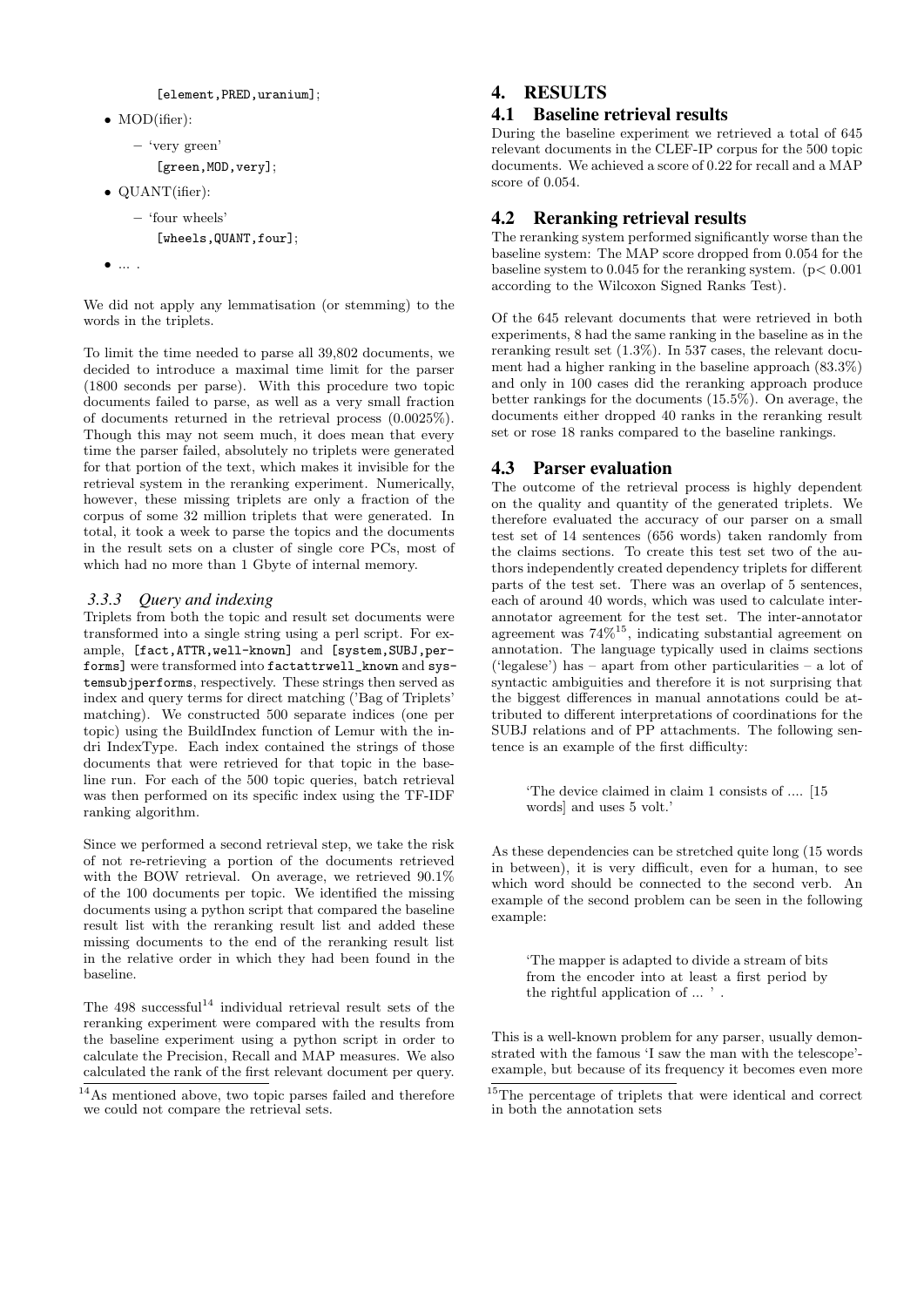problematic in parsing patent language. There was high agreement on triplets containing the ATTR and OBJ relations (94% and 83% respectively). Differences in annotation were resolved by discussion, and the resulting set of annotations was used to evaluate the parser.

Parsing accuracy was rather low: On the test set of 14 sentences the parser achieved 0.37 in precision (the number of correctly generated triplets divided by the number of all generated triplets) and 0.31 in recall (the number of correctly generated triplets divided by the number of all correct triplets), so accuracy<sup>16</sup> rated 0.34. Thus the parser generated a lot of incorrect triplets, while it also generated too few triplets (333 generated versus 416 manually annotated). The latter is a consequence of gaps in the lexical and syntactic coverage of this version of the parser. We tested the lexical coverage and 98% of the words in the corpus featured in the parser lexicon<sup>17</sup> or were robustly recognized (see infra). The only words that the parser could not recognize were chemical formulae. It is difficult to say something about the syntactic coverage of the parser for this type of language: We previously tested the same parser on a general language regression test set of about 300 short sentences. On this set the parser achieved 0.87 accuracy. It is unlikely that the grammatical constructions used in patent texts are so different from those used in general language that the parser would perform so badly on this kind of text. More likely, the low accuracy is a consequence of some gaps in the grammatical coverage and the difference in language use that we observe in patent texts.

Looking at the faulty triplets, we noticed that quite often these were caused by lexical ambiguity or incomplete POS information in the lexicon: when a word is taken to be a verb, while it is in fact a noun or an adjective, this will have a profound effect on all the triplets in which a word connects with this verb. For example, during the analysis of the parser triplets, we noticed that the quality of the triplets containing SUBJ or OBJ relators was exceptionally bad (0.42 and 0.22 accuracy respectively). Analysis of the sentences showed that the erroneous interpretation of 'said' (as in 'the second screw in said device') as a verb instead of an adjective created at least four faulty triplets per occurrence, e.g. [screw,SUBJ,said], [said,OBJ,device], [said, PREPin, second], ....

In order to be able to deal with all sorts of text, our parser is equipped with a few robust rules, which can robustly recognise words that are not in the lexicon and give them a part of speech (for example any word ending in -ly that can not be found in the lexicon, will be recognised as an adverb), or assign a part of speech to a word that is different from what is mentioned in the lexicon (for example, the fact that the verb 'run' can become a noun in 'The first run of the cycle

went fine.' is covered in the grammar rules). On the one hand, such robust rules improve the recall of the parser as some of the terminology in the patent texts is not included in the lexicon and must therefore be recognised by other means. Furthermore, the language use in patents is quite different from general language use: The different POS possibilities of the word 'said' is a clear example of that. On the other hand, such robust rules must be used with caution: If used too liberally they can pose a risk for precision, because they make the parser more likely to generate faulty triplets. If any noun were allowed to be a verb and any adjective a noun or a verb, even a simple phrase like 'a good book shop' would have at least four parses with the following interpretations: 'a good shop for books', 'a good book that shops', goods that shop for books', 'goods that book a shop'. These would render different triplets and without any extra information it would be impossible for the parser to identify the correct parse.

At this moment we are experimenting with a hybrid version of the parser in which the parsing process is guided by frequency information of  $\gcd^{18}$  dependency triplets in patent texts. This way the robustness of the parser remains intact, but the proliferation of faulty triplets is kept to a minimum.

# 5. DISCUSSION

In this section some analysis is done trying to identify the reasons behind the bad reranking performance of our second step in the patent retrieval task. There are three reasons why the MAP score is so much lower in the reranking experiment compared to the baseline.

First of all, it seems that Dependency Triplets – in their current form – are too detailed to be used as index terms. In the reranking experiment an average of 90.1% documents was returned. This means that for almost 10% of the documents there was no overlap between the triplets in the patent topic and the documents returned in the first retrieval step. While this specificity is problematic for the retrieval results, it is also the greatest strength of the linguistically-based system. We should find the correct balance between detailed information and more general index terms by adding extensive lexical normalisation to our system. If the triplets contain lemmas instead of word forms, a great deal of the morphological variation will disappear and overlap should increase. As we use a parser with an extensive lexicon to generate the dependency triplets, lemmatisation is not a very difficult step to implement. Another strategy would be to stem all the word forms in the dependency triplets before they are used in the retrieval process. This would be less effective than using lemmatisation: lemmatisation is more selective than stemming since a single stem can be the basis of more than one lemma; Furthermore, cropping the word forms to their stems would make the dependency triplets less informative when they are used to guide the parsing process of the hybrid parser.

A second reason why this experiment yielded negative results is the gaps in the triplet coverage of the documents. As mentioned above, the parser was not able to parse all

 $\sqrt[16]{16}$ This is the F1-measure, calculated from the precision and recall achieved by the parser.

<sup>&</sup>lt;sup>17</sup>The fact that a word is found in the lexicon (lexical coverage) does not necessarily mean that the lexical information is complete and accurate for all uses and contexts. For example, if the word 'chair' is known in the lexicon only as a noun in the sentence 'He needs people to chair the first session.' where 'chair' is a verb, the parser will fail to produce the correct parse.

<sup>18</sup>This means reliable triplets, irrespective of the context in which they were found.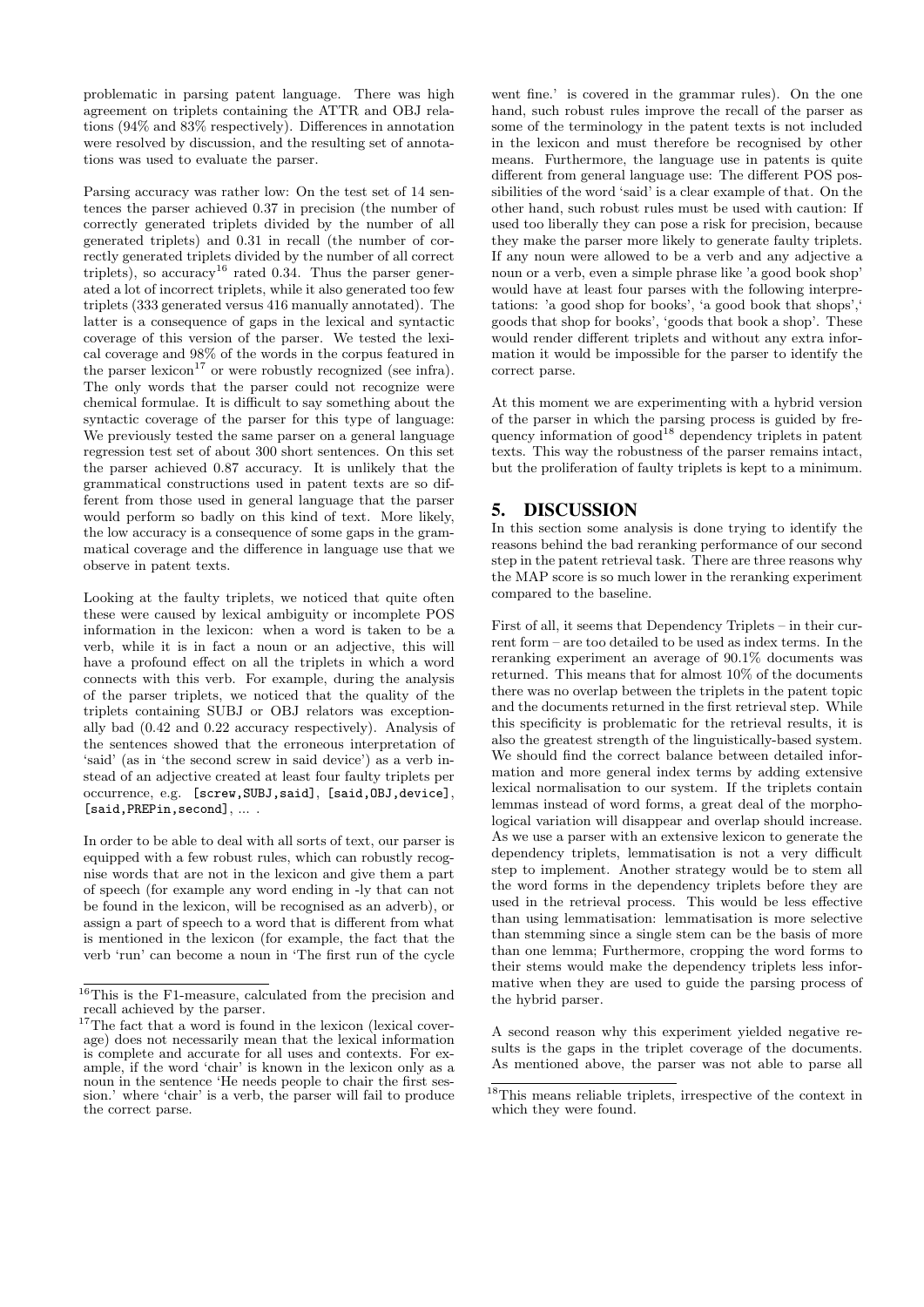the documents completely: two topic documents completely failed to parse and in about 2% percent of the retrieved documents, the parser failed on part of the text, thus creating holes in the triplet coverage of that document, which may be crucial to the retrieval process. It is clear that we need to add another pre-processing step to our system to make sure that unparsable (large) sections are split up into smaller units that the parser can manage.<sup>19</sup> We estimate that the parser should have generated around 40 million triplets, instead of the 32 million that have been produced in this experiment. Triplet coverage should also improve when the grammatical coverage improves, more specifically for those structures that are typical for patent texts.

The final and probably most important reason for these low scores is the bad quality of the generated triplets. As our system depends on exact matching of detailed (and consequently low frequency) terms, lowering the frequencies with which the terms (triplets) occur by assigning some occurrences to faulty triplets has a very harmful effect on the retrieval process.

As mentioned above the language used in the claims section is very difficult to parse, even for humans, and it is quite possible that using the language from the abstract or description fields would have yielded better results for this experiment. The claims section is, however, a very important part of the patent text and our parser must be able to parse the language correctly. We are now working on a hybrid parser that uses information about triplet frequency to guide the parsing process. By supplying it with a set of correct triplets that are typical for the language used in claims, the parser should be able to deal with lexical ambiguities. Better syntactic coverage will also improve the parser's performance.

## 6. CONCLUSIONS

In this paper, we described a reranking experiment following our participation in the CLEF-IP 2009 track. We explored whether using syntactic structures represented by means of dependency triplets as index terms would lead to improvements in the reranking of the relevant documents that were found in the baseline run for the CLEF-IP track. Our experiment illustrated the difficulties of generating good quality triplets for retrieval purposes. We were not able to improve the ranking in the second step. On the contrary, the MAP scores were significantly lower for the reranking experiment. This was caused by the following factors: a) the overall quality of the triplets was low; b) there were gaps in the triplet coverage of the documents due to parse failures; c) there was not enough overlap between topic and corpus triplets because the triplets are too detailed in their current form.

For future work, we need to improve the parser accuracy both for lexical and syntactic ambiguity. We believe that using a hybrid parser with triplet frequency information will have a significant effect on the quality of the generated triplets. We also need to use lemmas instead of word

forms in our dependency triplets in order to improve overlap between the topic and corpus documents.

When these improvements have been implemented in the parser, this experiment should be repeated in order to find conclusive evidence whether or not dependency triplets can improve the reranking of relevant documents found by a BOW approach in patent retrieval. If the results are equally poor, we will have to revisit our arguments that predict that triplets are conducive to this task.

### 7. ACKNOWLEDGMENTS

The TM4IP project is being funded by Matrixware.

#### 8. REFERENCES

- [1] M. A. Alonso, J. V. Ferro, and V. M. Darriba. On the Usefulness of Extracting Syntactic Dependencies for Text Indexing. In AICS '02: Proceedings of the 13th Irish International Conference on Artificial Intelligence and Cognitive Science, pages 3–11, London, UK, 2002. Springer-Verlag.
- [2] A. Arampatzis, T. van der Weide, C. Koster, and P. van Bommel. Encyclopedia of Library and Information Science, chapter Linguistically-motivated information retrieval. Marcel Dekker, New York, 2000.
- [3] Atsushi Fujii, Masao Utiyama, Mikio Yamamoto and Takehito Utsuro. Producing a Test Collection for Patent Machine Translation in the Seventh NTCIR Workshop. In Proceedings of the Sixth International Language Resources and Evaluation (LREC'08), Marrakech, Morocco, May 2008. European Language Resources Association (ELRA).
- [4] H. BaoQuoc, T. B. T. Dong, J. Chevallet, and M. Bruandet. A structured indexing model based on noun phrases. In RIVF, pages 81–89, 2006.
- [5] D. Bonino, A. Ciaramella, and F. Corno. Review of the state-of-the-art in patent information and forthcoming evolutions in intelligent patent informatics. World Patent Information, June 2009.
- [6] T. Brants. Natural Language Processing in Information Retrieval. In Proceedings of the 14th Meeting of Computational Linguistics in the Netherlands 2003, 2004.
- [7] L. Chen, N. Tokuda, and H. Adachi. A patent document retrieval system addressing both semantic and syntactic properties. In Proceedings of the ACL-2003 workshop on Patent corpus processing, pages 1–6, Morristown, NJ, USA, 2003. Association for Computational Linguistics.
- [8] H. Cui, R. Sun, K. Li, M.-Y. Kan, and T.-s. Chua. Question answering passage retrieval using dependency relations. In SIGIR '05: Proceedings of the 28th annual international ACM SIGIR conference on Research and Development in Information Retrieval, pages 400–407, 2005.
- [9] E. Escorsa, M. Giereth, Y. Kompatsiaris, S. Papadopoulos, E. Pianta, G. Piella, I. Puhlmann, G. Rao, M. Rotard, P. Schoester, L. Serafini, and V. Zervaki. Towards content-oriented patent document processing. World Patent Information, 30(1):21–33, 2008.
- [10] J. Fagan. Experiments in Automatic Phrase Indexing

<sup>19</sup>For example: the entire claims section consists of one, immense sentence. By splitting this sentence up into smaller, more manageable clauses, we could improve parsing speed and produce more triplets for this section.